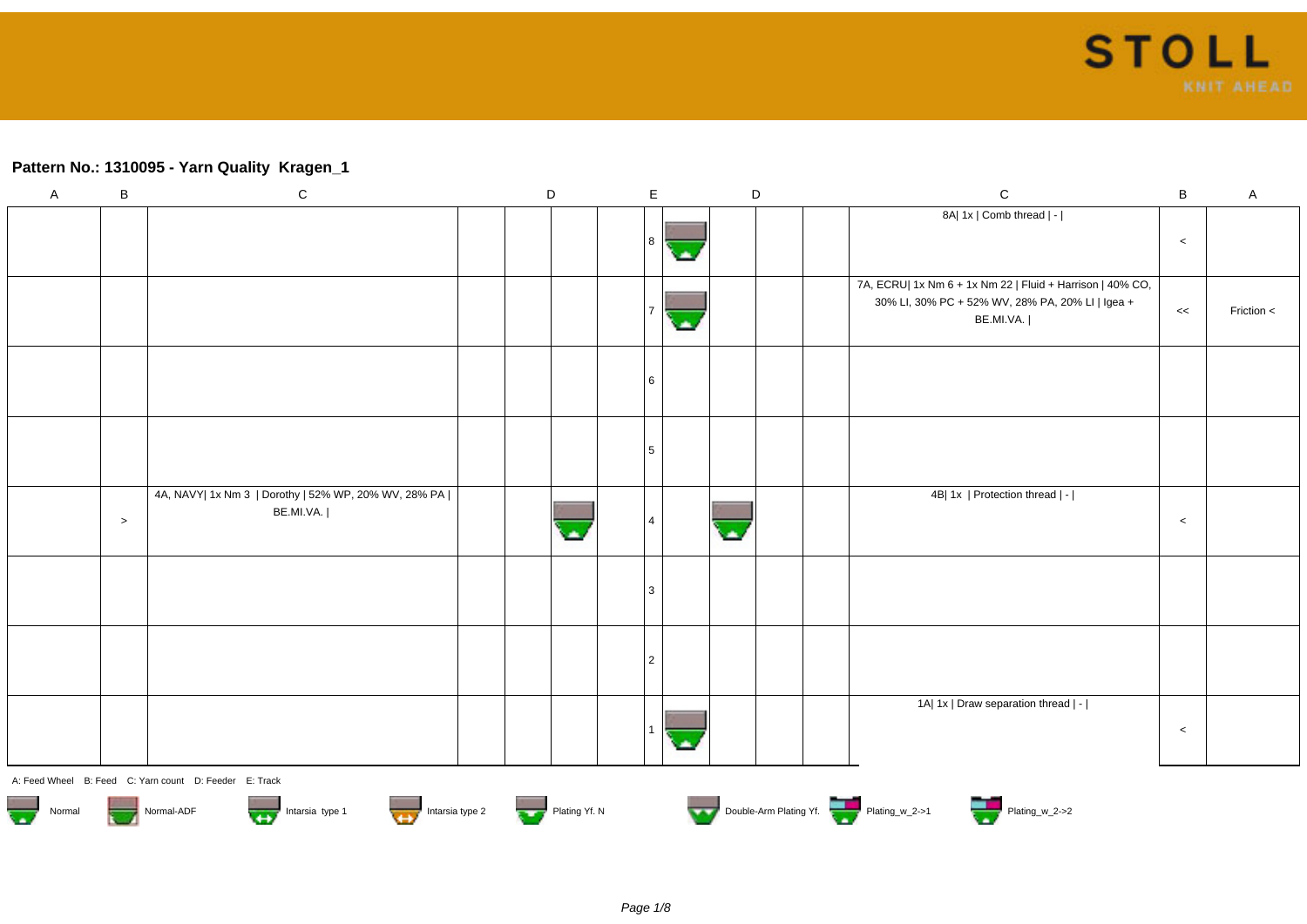## **Pattern No.: 1310095 - Yarn Quality Zutaten\_1**

| A                                                                                                                                                                                                                                                                        | B  | C                                                                                                                          |  | D |  | E.             |  |    | D | C                                                                   | B     | A |
|--------------------------------------------------------------------------------------------------------------------------------------------------------------------------------------------------------------------------------------------------------------------------|----|----------------------------------------------------------------------------------------------------------------------------|--|---|--|----------------|--|----|---|---------------------------------------------------------------------|-------|---|
| Friction >                                                                                                                                                                                                                                                               | 2> | 8A, ECRU  1x Nm 6 + 1x Nm 22   Fluid +<br>Harrison   40% CO, 30% LI, 30% PC + 52% WV,<br>28% PA, 20% LI   Igea + BE.MI.VA. |  |   |  | 8              |  | G. |   | 8B  1x   Comb thread   -                                            | $\,<$ |   |
|                                                                                                                                                                                                                                                                          |    |                                                                                                                            |  |   |  | $\overline{7}$ |  |    |   |                                                                     |       |   |
|                                                                                                                                                                                                                                                                          |    |                                                                                                                            |  |   |  | 6              |  |    |   |                                                                     |       |   |
|                                                                                                                                                                                                                                                                          |    |                                                                                                                            |  |   |  | 5 <sup>5</sup> |  |    |   | 5A, NAVY  1x Nm 3   Dorothy   52% WP, 20% WV, 28% PA  <br>BE.MI.VA. | $\,<$ |   |
|                                                                                                                                                                                                                                                                          |    |                                                                                                                            |  |   |  |                |  |    |   | 4B  1x   Protection thread   -                                      | $\,<$ |   |
|                                                                                                                                                                                                                                                                          |    |                                                                                                                            |  |   |  | 3              |  |    |   |                                                                     |       |   |
|                                                                                                                                                                                                                                                                          |    |                                                                                                                            |  |   |  | $\overline{2}$ |  |    |   |                                                                     |       |   |
|                                                                                                                                                                                                                                                                          |    |                                                                                                                            |  |   |  |                |  |    |   | 1A  1x   Draw separation thread   -                                 | $\,<$ |   |
| A: Feed Wheel B: Feed C: Yarn count D: Feeder E: Track<br>Normal Normal-ADF Normal-ADF Intarsia type 1 Intarsia type 2 Intarsia type 2 Plating Yf. N<br>Plating Windows Double-Arm Plating Yf. N<br>Double-Arm Plating Windows Plating Windows 2->1 Plating Windows 2->2 |    |                                                                                                                            |  |   |  |                |  |    |   |                                                                     |       |   |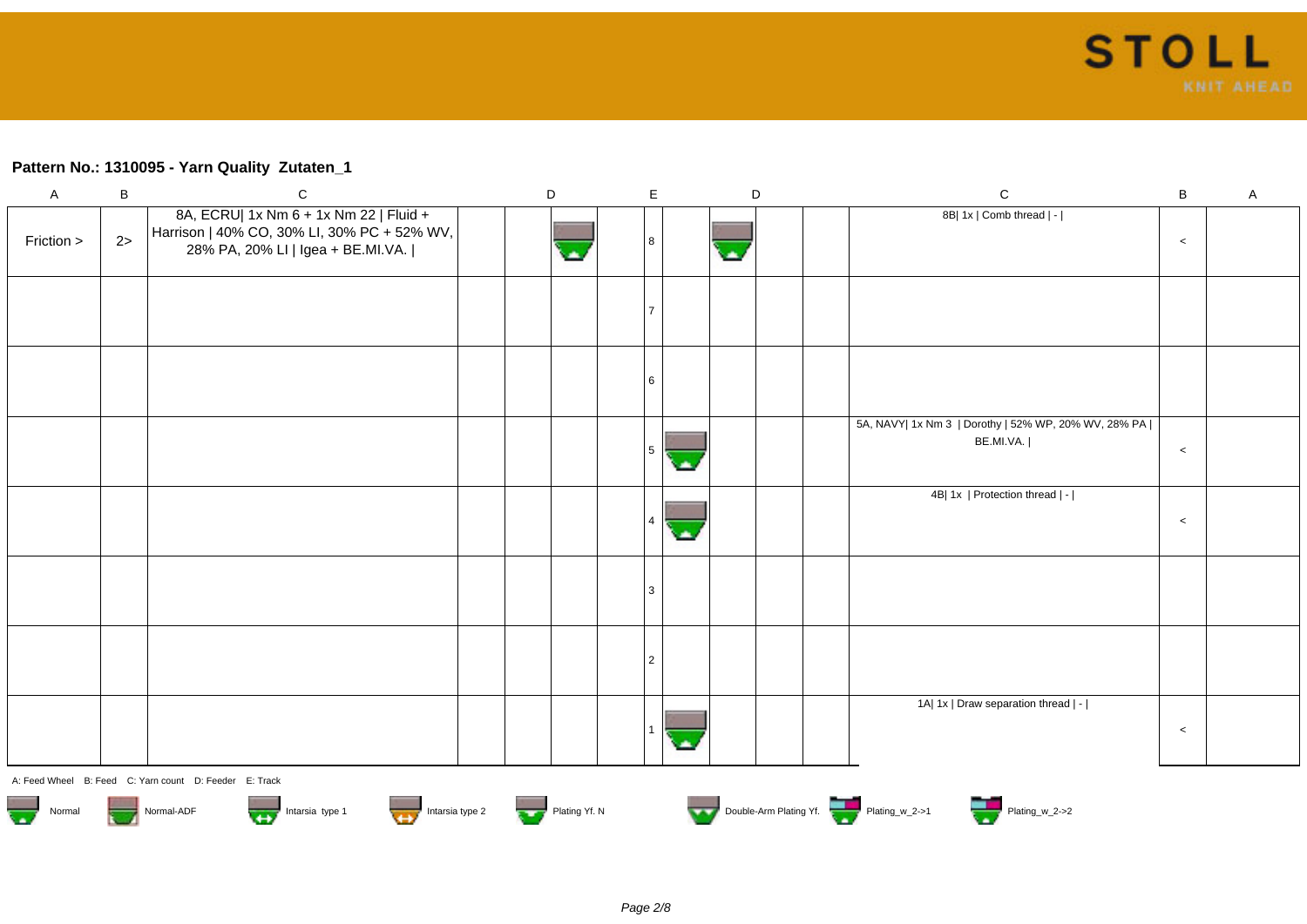# **Pattern No.: 1310095 - Yarn Quality Strickteil(e)**

| $\mathsf A$ | B                                                                                         | ${\bf C}$                                                           |  | D |   | $\mathsf E$ | D |  | $\mathbf C$                                                                                                                | $\sf B$ | A            |
|-------------|-------------------------------------------------------------------------------------------|---------------------------------------------------------------------|--|---|---|-------------|---|--|----------------------------------------------------------------------------------------------------------------------------|---------|--------------|
|             |                                                                                           |                                                                     |  |   |   | 8           |   |  | 8A  1x   Comb thread   -                                                                                                   | $\,<\,$ |              |
|             |                                                                                           |                                                                     |  |   |   | a,          |   |  | 7A, ECRU  1x Nm 6 + 1x Nm 22   Fluid + Harrison   40% CO,<br>30% LI, 30% PC + 52% WV, 28% PA, 20% LI   Igea +<br>BE.MI.VA. | <<      | Friction $<$ |
|             |                                                                                           |                                                                     |  |   |   | -6          |   |  |                                                                                                                            |         |              |
|             |                                                                                           |                                                                     |  |   |   |             |   |  |                                                                                                                            |         |              |
|             | $\,>$                                                                                     | 4A, NAVY  1x Nm 3   Dorothy   52% WP, 20% WV, 28% PA  <br>BE.MI.VA. |  |   | ٠ |             |   |  |                                                                                                                            |         |              |
|             |                                                                                           |                                                                     |  |   |   | Ι3          |   |  |                                                                                                                            |         |              |
|             |                                                                                           |                                                                     |  |   |   |             |   |  | 2A  1x   Protection thread   -                                                                                             | $\,<\,$ |              |
|             |                                                                                           |                                                                     |  |   |   |             |   |  | 1A  1x   Draw separation thread   -                                                                                        | $\,<$   |              |
|             |                                                                                           | A: Feed Wheel B: Feed C: Yarn count D: Feeder E: Track              |  |   |   |             |   |  |                                                                                                                            |         |              |
|             | Double-Arm Plating Yf.<br>Normal Normal-ADF Intarsia type 1 Intarsia type 2 Plating Yf. N |                                                                     |  |   |   |             |   |  |                                                                                                                            |         |              |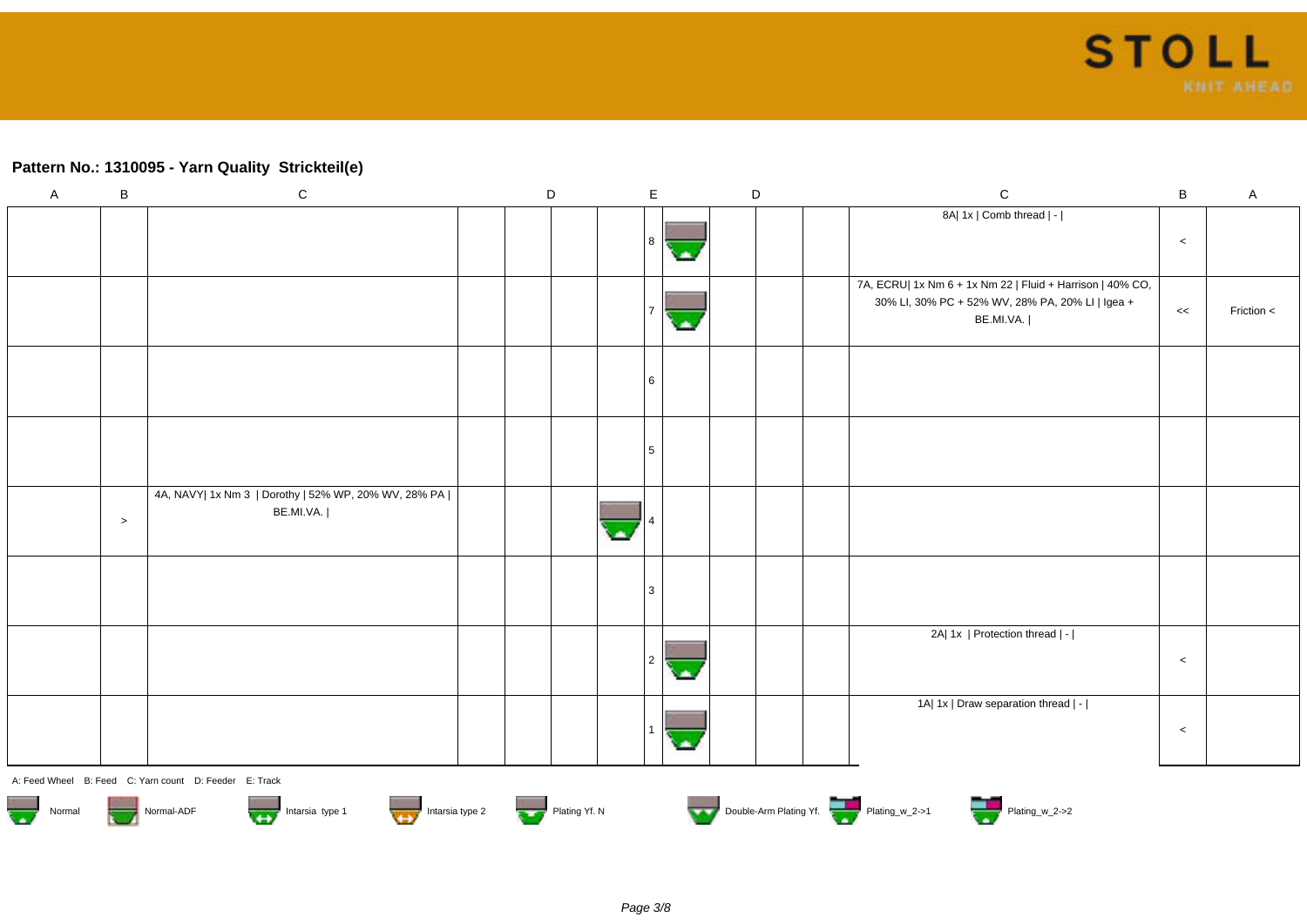## **Pattern No.: 1310095 - Yarn Quality Kragen\_2**

| $\mathsf{A}$                                                                              | В  | $\mathsf{C}$                                                                                                               | D | E              | D   |  | $\mathbf C$                                                         | В       | $\mathsf{A}$ |
|-------------------------------------------------------------------------------------------|----|----------------------------------------------------------------------------------------------------------------------------|---|----------------|-----|--|---------------------------------------------------------------------|---------|--------------|
| Friction >                                                                                | 2> | 8A, ECRU  1x Nm 6 + 1x Nm 22   Fluid +<br>Harrison   40% CO, 30% LI, 30% PC + 52% WV,<br>28% PA, 20% LI   Igea + BE.MI.VA. |   | 8              | CA. |  | 8B  1x   Comb thread   -                                            | $\,<$   |              |
|                                                                                           |    |                                                                                                                            |   |                |     |  |                                                                     |         |              |
|                                                                                           |    |                                                                                                                            |   | 6              |     |  |                                                                     |         |              |
|                                                                                           |    |                                                                                                                            |   | 5.             |     |  | 5A, NAVY  1x Nm 3   Dorothy   52% WP, 20% WV, 28% PA  <br>BE.MI.VA. | $\,<$   |              |
|                                                                                           |    |                                                                                                                            |   |                |     |  | 4B  1x   Protection thread   -                                      | $\,<\,$ |              |
|                                                                                           |    |                                                                                                                            |   | 3              |     |  |                                                                     |         |              |
|                                                                                           |    |                                                                                                                            |   | $\overline{2}$ |     |  |                                                                     |         |              |
|                                                                                           |    |                                                                                                                            |   |                |     |  | 1A  1x   Draw separation thread   -                                 | $\,<$   |              |
|                                                                                           |    | A: Feed Wheel B: Feed C: Yarn count D: Feeder E: Track                                                                     |   |                |     |  |                                                                     |         |              |
| Double-Arm Plating Yf.<br>Normal Normal-ADF Intarsia type 1 Intarsia type 2 Thating Yf. N |    |                                                                                                                            |   |                |     |  |                                                                     |         |              |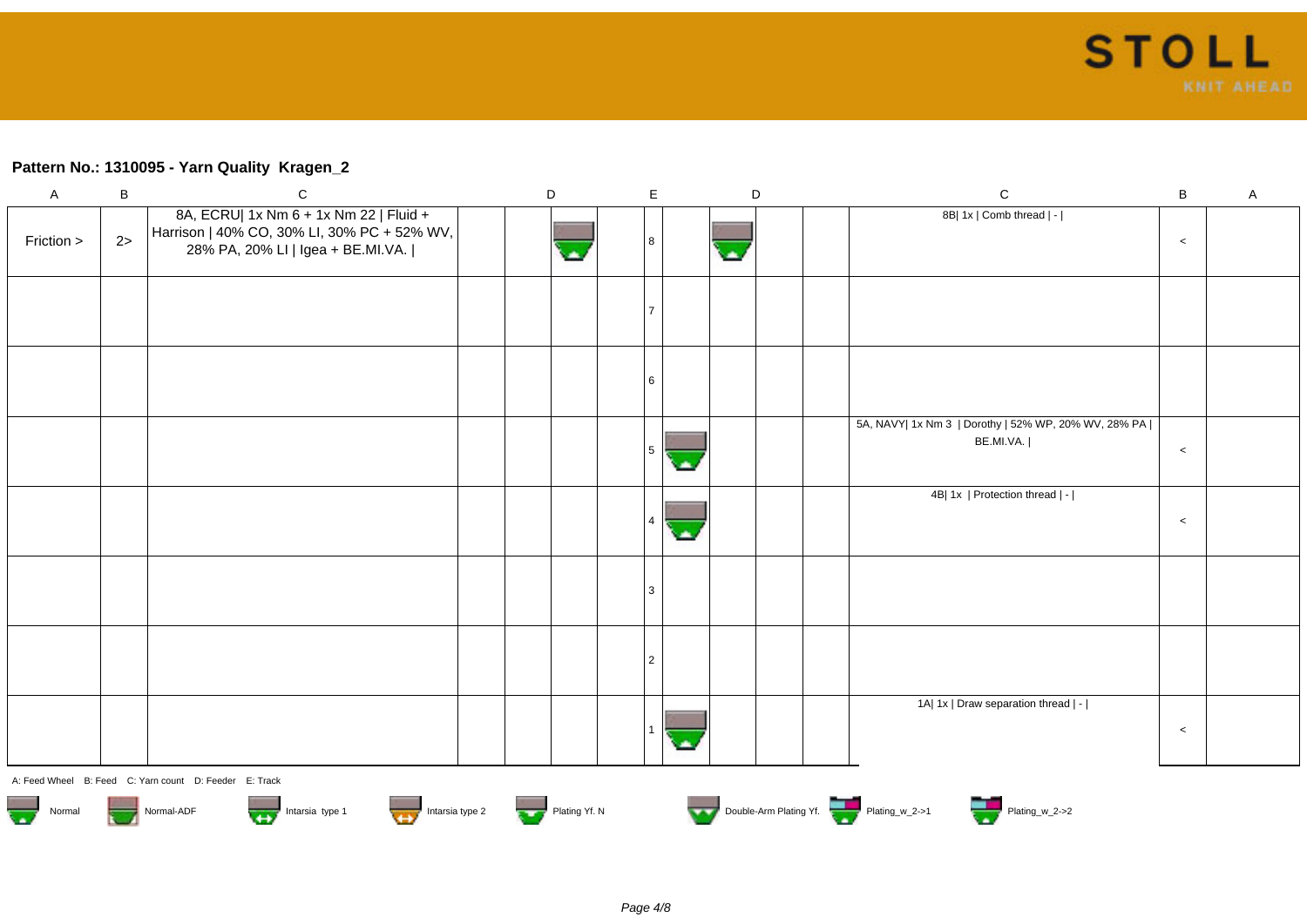# **Pattern No.: 1310095 - Yarn Quality V-Teil(e) links**

| $\mathsf{A}$  | B      | C                                                                                                                          | D             | E               | D                 | $\mathbf C$                                                                                                                | B       | A          |
|---------------|--------|----------------------------------------------------------------------------------------------------------------------------|---------------|-----------------|-------------------|----------------------------------------------------------------------------------------------------------------------------|---------|------------|
| Friction >    | $\gt$  | 8A, ECRU  1x Nm 6 + 1x Nm 22   Fluid +<br>Harrison   40% CO, 30% LI, 30% PC + 52% WV,<br>28% PA, 20% LI   Igea + BE.MI.VA. |               | 8               | $\leftrightarrow$ | 8B  1x   Comb thread   -                                                                                                   | $\,<$   |            |
|               | >>     | 7A, GREEN  2x Nm 22 + 1x Nm 21   Harrison + Prestige  <br>52% WV, 28% PA, 20% LI + 50% WM, 36% PA, 14% WV  <br>BE.MI.VA.   |               | 7               | $\leftrightarrow$ | 7B, ECRU  1x Nm 6 + 3x Nm 22   Fluid + Harrison   40% CO,<br>30% LI, 30% PC + 52% WV, 28% PA, 20% LI   Igea +<br>BE.MI.VA. | $<$ 4   | Friction < |
|               |        |                                                                                                                            |               | 6               |                   | 6A, GRAPE  1x Nm 3   Dorothy   52% WP, 20% WV, 28% PA<br> BE.MI.VA.                                                        | $\,<$   |            |
|               | >>     | 5A, NAVY  2x Nm 22 + 1x Nm 21   Harrison + Prestige   52%<br>WV, 28% PA, 20% LI + 50% WM, 36% PA, 14% WV  <br>BE.MI.VA.    |               | $5\overline{)}$ | $\leftrightarrow$ | 5B, NAVY  1x Nm 3   Dorothy   52% WP, 20% WV, 28% PA  <br>BE.MI.VA.                                                        | $\prec$ |            |
|               | $\geq$ | 4A, GREEN  1x Nm 3   Dorothy   52% WP, 20% WV, 28% PA<br>  BE.MI.VA.                                                       |               | $\overline{4}$  | $\leftrightarrow$ | 4B, GREEN  2x Nm 22 + 1x Nm 21   Harrison + Prestige  <br>52% WV, 28% PA, 20% LI + 50% WM, 36% PA, 14% WV  <br>BE.MI.VA.   | <<      |            |
|               | $\,>$  | 3A, RED  1x Nm 12/2   Indigo Yarn   100% CO   Unitin                                                                       |               | 3               | $\leftrightarrow$ | 3B, RED  1x Nm 12/2   Indigo Yarn   100% CO   Unitin                                                                       | $\,<$   |            |
|               |        |                                                                                                                            |               | $\overline{2}$  |                   | 2A, RED  1x Nm 12/2   Indigo Yarn   100% CO   Unitin                                                                       | $\,<$   |            |
|               | $\,>$  | 1A, RED  1x Nm 12/2   Indigo Yarn   100% CO   Unitin                                                                       |               |                 | $\leftrightarrow$ | 1B  1x   Draw separation thread   -                                                                                        | $\,<$   |            |
| A: Feed Wheel |        | B: Feed C: Yarn count D: Feeder E: Track                                                                                   |               |                 |                   |                                                                                                                            |         |            |
| Normal        |        | Intarsia type 2<br>Normal-ADF<br>Intarsia type 1<br>وفارقهم                                                                | Plating Yf. N |                 |                   | <b>The Couple-Arm Plating Yf.</b> The Plating_w_2->1<br>Plating_w_2->2                                                     |         |            |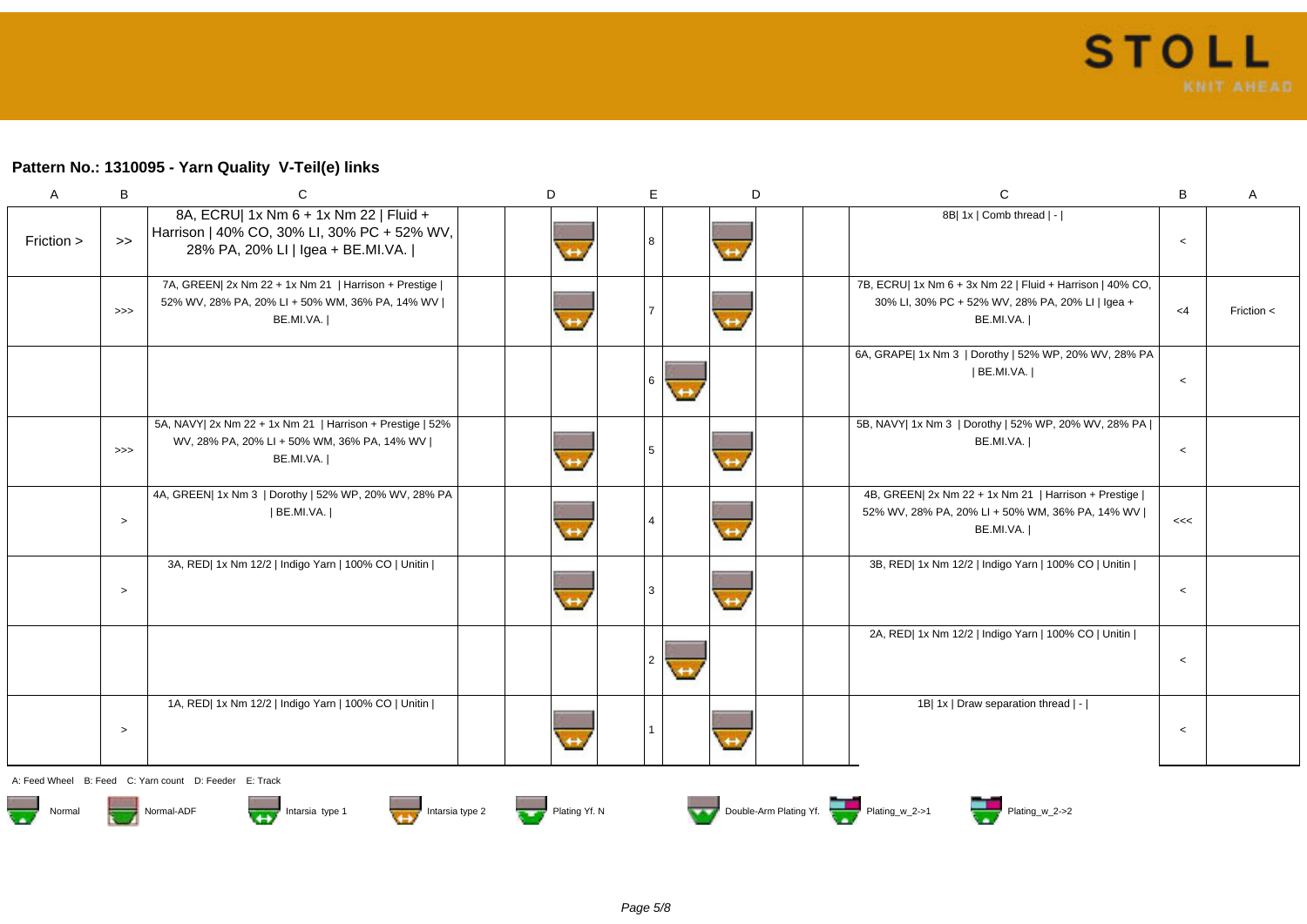### **Pattern No.: 1310095 - Yarn Quality V-Teil(e) rechts**

| Α          | B             | C                                                                                                                          | D | E             | D                 | $\mathsf{C}$                                                                                                               | B     | A              |
|------------|---------------|----------------------------------------------------------------------------------------------------------------------------|---|---------------|-------------------|----------------------------------------------------------------------------------------------------------------------------|-------|----------------|
| Friction > | $\rightarrow$ | 8A, ECRU  1x Nm 6 + 1x Nm 22   Fluid +<br>Harrison   40% CO, 30% LI, 30% PC + 52% WV,<br>28% PA, 20% LI   Igea + BE.MI.VA. |   |               | $\leftrightarrow$ | 8B  1x   Comb thread   -                                                                                                   | $\,<$ |                |
|            | $>>>$         | 7A, GREEN  2x Nm 22 + 1x Nm 21   Harrison + Prestige  <br>52% WV, 28% PA, 20% LI + 50% WM, 36% PA, 14% WV  <br>BE.MI.VA.   |   |               | $\leftrightarrow$ | 7B, ECRU  1x Nm 6 + 3x Nm 22   Fluid + Harrison   40% CO,<br>30% LI, 30% PC + 52% WV, 28% PA, 20% LI   Igea +<br>BE.MI.VA. | $<$ 4 | Friction $\lt$ |
|            | >>            | 6A, RED  2x Nm 22 + 1x Nm 21   Harrison + Prestige   52%<br>WV, 28% PA, 20% LI + 50% WM, 36% PA, 14% WV  <br>BE.MI.VA.     |   |               |                   |                                                                                                                            |       |                |
|            | >>            | 5A, NAVY  2x Nm 22 + 1x Nm 21   Harrison + Prestige   52%<br>WV, 28% PA, 20% LI + 50% WM, 36% PA, 14% WV  <br>BE.MI.VA.    |   |               | $\leftrightarrow$ | 5B, NAVY  1x Nm 3   Dorothy   52% WP, 20% WV, 28% PA  <br>BE.MI.VA.                                                        | $\,<$ |                |
|            | $\geq$        | 4A, GREEN  1x Nm 3   Dorothy   52% WP, 20% WV, 28% PA<br>  BE.MI.VA.                                                       |   |               | $\leftrightarrow$ | 4B, GREEN  2x Nm 22 + 1x Nm 21   Harrison + Prestige  <br>52% WV, 28% PA, 20% LI + 50% WM, 36% PA, 14% WV  <br>BE.MI.VA.   | <<    |                |
|            | $\,>$         | 3A, RED  1x Nm 12/2   Indigo Yarn   100% CO   Unitin                                                                       |   |               |                   |                                                                                                                            |       |                |
|            | $\geq$        | 2A, RED  1x Nm 12/2   Indigo Yarn   100% CO   Unitin                                                                       |   | $\mathcal{P}$ |                   | 2B, RED  1x Nm 12/2   Indigo Yarn   100% CO   Unitin                                                                       | $\,<$ |                |
|            | $\,>$         | 1A, RED  1x Nm 12/2   Indigo Yarn   100% CO   Unitin                                                                       |   |               | $\leftrightarrow$ | 1B  1x   Draw separation thread   -                                                                                        | $\,<$ |                |
|            |               |                                                                                                                            |   |               |                   |                                                                                                                            |       |                |

A: Feed Wheel B: Feed C: Yarn count D: Feeder E: Track











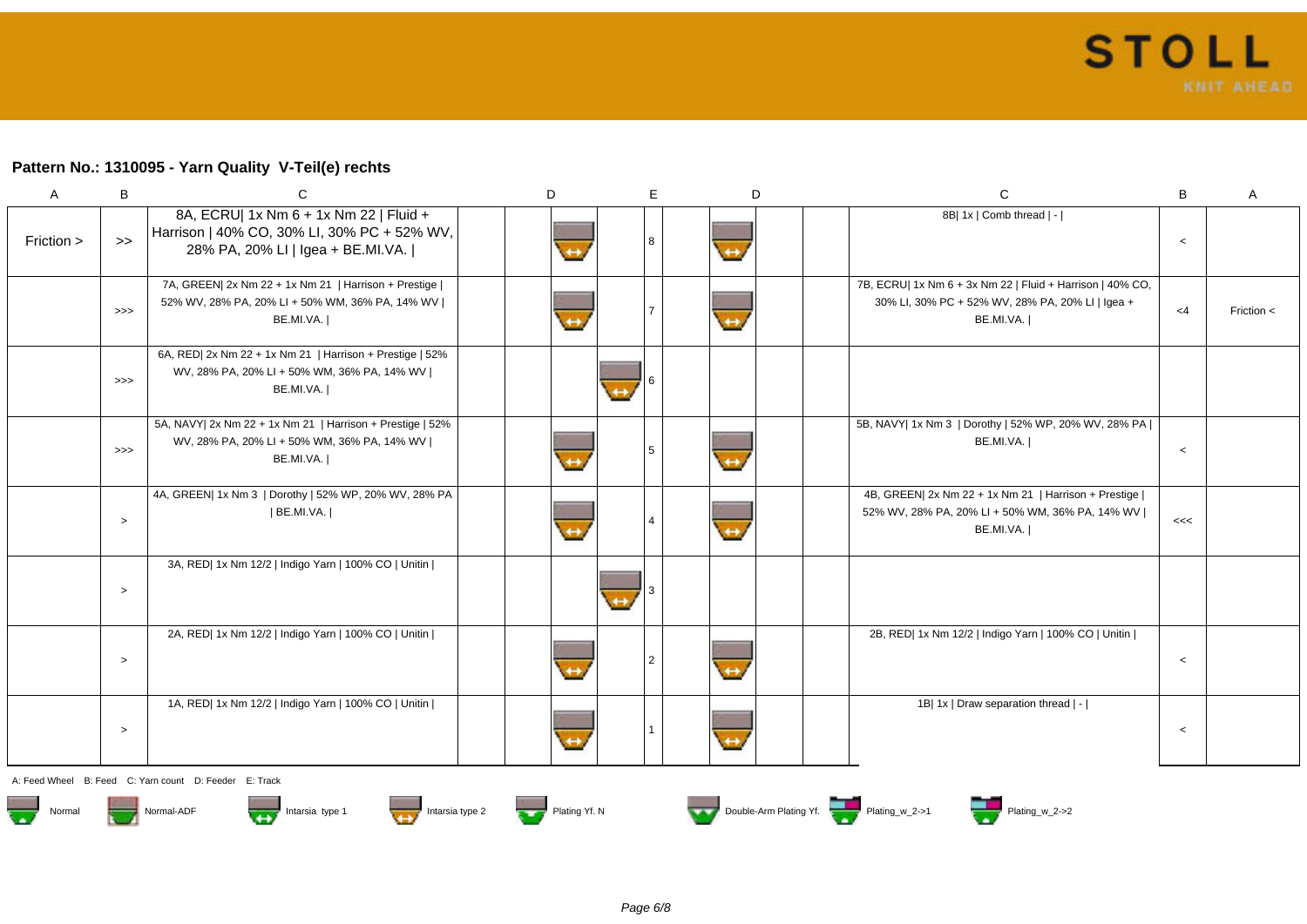### **Pattern No.: 1310095 - Yarn Quality R-Teil(e)**

| A          | B             | С                                                                                                                          | D | E. | D                 | $\mathsf{C}$                                                                                                               | B       | $\mathsf{A}$ |
|------------|---------------|----------------------------------------------------------------------------------------------------------------------------|---|----|-------------------|----------------------------------------------------------------------------------------------------------------------------|---------|--------------|
| Friction > | $\rightarrow$ | 8A, ECRU  1x Nm 6 + 1x Nm 22   Fluid +<br>Harrison   40% CO, 30% LI, 30% PC + 52% WV,<br>28% PA, 20% LI   Igea + BE.MI.VA. |   |    | $\leftrightarrow$ | 8B  1x   Comb thread   -                                                                                                   | $\,<$   |              |
|            | >>            | 7A, GREEN  2x Nm 22 + 1x Nm 21   Harrison + Prestige  <br>52% WV, 28% PA, 20% LI + 50% WM, 36% PA, 14% WV  <br>BE.MI.VA.   |   |    |                   | 7B, ECRU  1x Nm 6 + 3x Nm 22   Fluid + Harrison   40% CO,<br>30% LI, 30% PC + 52% WV, 28% PA, 20% LI   Igea +<br>BE.MI.VA. | < 4     | Friction <   |
|            | >>            | 6A, RED  2x Nm 22 + 1x Nm 21   Harrison + Prestige   52%<br>WV, 28% PA, 20% LI + 50% WM, 36% PA, 14% WV  <br>BE.MI.VA.     |   |    |                   | 6B, GRAPE  1x Nm 3   Dorothy   52% WP, 20% WV, 28% PA<br>  BE.MI.VA.                                                       | $\,<$   |              |
|            | >>            | 5A, NAVY  2x Nm 22 + 1x Nm 21   Harrison + Prestige   52%<br>WV, 28% PA, 20% LI + 50% WM, 36% PA, 14% WV  <br>BE.MI.VA.    |   |    |                   | 5B, NAVY  1x Nm 3   Dorothy   52% WP, 20% WV, 28% PA  <br>BE.MI.VA.                                                        | $\,<$   |              |
|            | $\,>$         | 4A, GREEN  1x Nm 3   Dorothy   52% WP, 20% WV, 28% PA<br>  BE.MI.VA.                                                       |   |    | $\leftrightarrow$ | 4B, GREEN  2x Nm 22 + 1x Nm 21   Harrison + Prestige  <br>52% WV, 28% PA, 20% LI + 50% WM, 36% PA, 14% WV  <br>BE.MI.VA.   | <<      |              |
|            | $\,>$         | 3A, RED  1x Nm 12/2   Indigo Yarn   100% CO   Unitin                                                                       |   |    |                   | 3B, RED  1X Nm 12/2   Indigo Yarn   100% CO   Unitin                                                                       | $\,<\,$ |              |
|            | $\,>$         | 2A, RED  1x Nm 12/2   Indigo Yarn   100% CO   Unitin                                                                       |   |    |                   | 2B, RED  1x Nm 12/2   Indigo Yarn   100% CO   Unitin                                                                       | $\,<\,$ |              |
|            | $\geq$        | 1A, RED  1x Nm 12/2   Indigo Yarn   100% CO   Unitin                                                                       |   |    |                   | 1B  1x   Draw separation thread   -                                                                                        | $\,<$   |              |

A: Feed Wheel B: Feed C: Yarn count D: Feeder E: Track